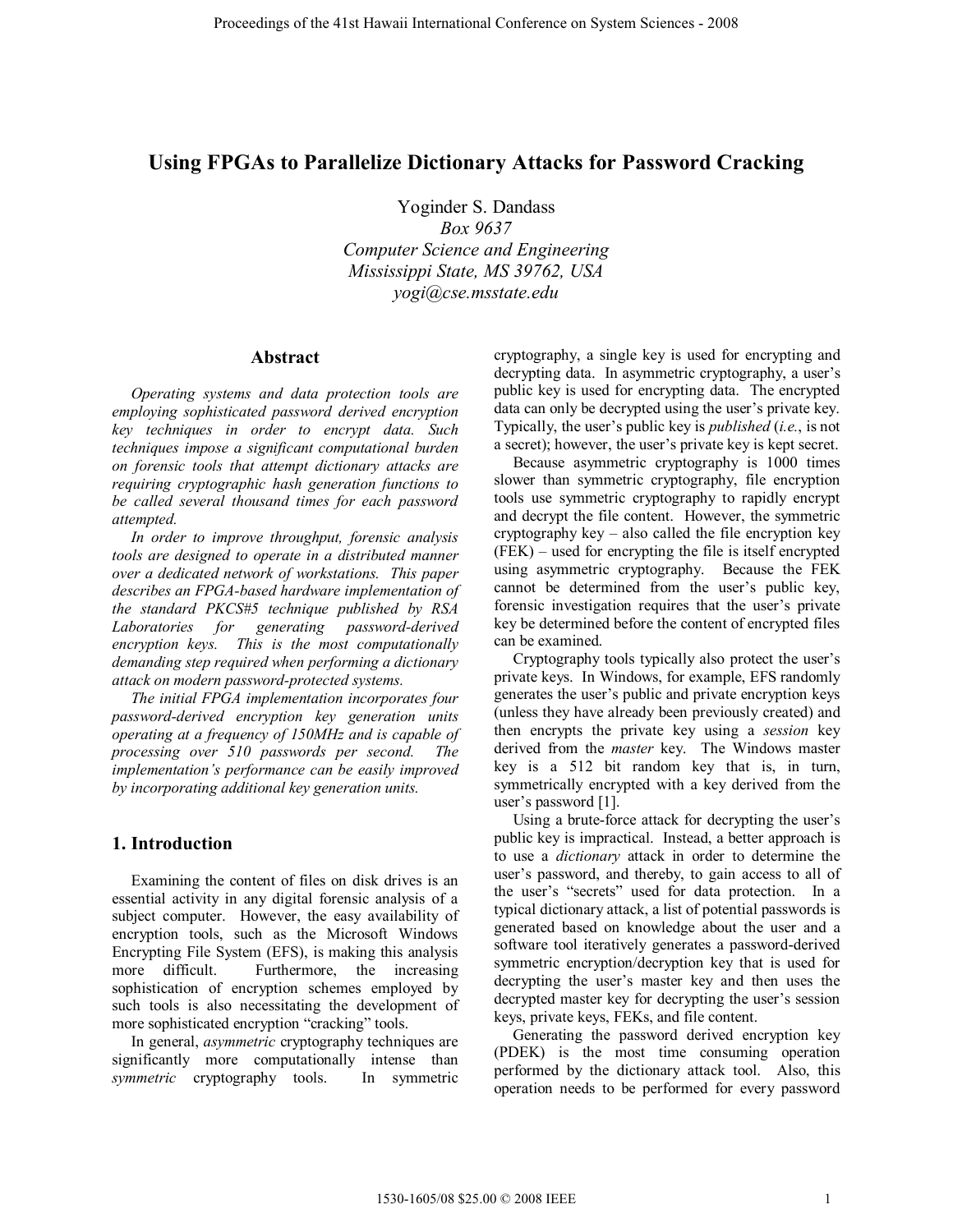that is attempted. Therefore, any acceleration of this process has the potential for significantly speeding up a forensic investigation. Commercial digital forensic tool vendors provide tools that parallelize the dictionary attack by distributing the processing over several processing nodes on a *cluster* (*i.e.*, a network of dedicated workstations) [2].

Cluster computing, however, is not necessarily the best method for applying a dictionary attack because each cluster node requires resources (*e.g.*, space and power) that a typical personal computer or workstation requires. The use of field programmable gate array (FPGA) based technology has the potential for significantly speeding up the process that generates the PDEKs with a concomitant decrease in power consumption and space requirements.

This paper presents a technique for using FPGAs for implementing the PDEK generation portion of the dictionary attack toolkit. The remainder of the paper is organized as follows: Section 2 provides background on existing password cracking tools. Section 3 provides details on the PDEK generation techniques and its implementation in an FPGA. Section 4 presents experimental results, and Section 5 concludes with an analysis of the results and avenues for further optimization.

## **2. Background**

This section describes a number of password cracking tools for a variety of operating systems. It also describes a variety of FPAG-based implementations of cryptographic functions.

## **2.1. Common password cracking approaches**

John the Ripper (John) is arguably the most wellknown password cracking program [3]. This program uses a dictionary of words in a variety of languages and character sequences most often used in passwords. Based on its sophisticated dictionary, John can quickly be used to break into systems and user accounts protected by weak passwords (*i.e.*, passwords consisting entirely of words in commonly used languages such as English). John can also be used to break passwords that incorporate simple permutations of numerical or special characters in the password words.

In many cryptographic and data protection systems, a cryptographic hash of each user's password is stored along with the users information in order to establish the user's identity when he/she logs in. This is also a mechanism to protect the password because the plaintext password is never stored in the system.

When then user enters the password, the login subsystem re-computes the password hash and compares the hash to the hash value stored on disk to confirm password correctness.

However, this simple approach to password protection enabled attackers to pre-generate hashes for a large number of passwords. Although this technique requires large amounts of storage, passwords could be cracked relatively quickly because the attacker would only need to perform a simple lookup to determine the set of passwords that correspond to the hashed password.

*Ophcrack* is one such tool that uses pre-generated database of hashes and corresponding passwords in order to accelerate password cracking [4]. Instead of maintaining a comprehensive list of all hashes of all passwords, Ophcrack uses the concept of "rainbow tables" in which only a small fraction of all passwords and hashes need to be stored in the pre-generated database, thereby reducing the required storage. The rainbow table technique uses a "reduction" function that produces a new password from a given hash.

Given a starting password and alternatively applying the hashing and reduction functions a chain of several password and hashes is generated. The first and last passwords are the only items required to be stored in the database, all other passwords and hashes can be recomputed from this information. Ophcrack generates and stores a number of such chains in its rainbow table.

Given a hash stored on a hard disk, Ophcrack starts to generate another chain of passwords and hashes beginning at the given hash. If a generated password matches any of the chain ending passwords in the rainbow table, Ophcrack regenerates the corresponding chain using the password that starts the chain in order to determine the password corresponding to the hash on the disk. This ingenious implementation of the "time-memory trade-off," first proposed by Martin Hellman, fails however, just as other hash lookup attacks fail, when a "salt" is used to randomize the has generation.

Most modern PDEK techniques utilize a random salt value as an additional parameter for the hash function. This random value significantly increases the amount of pre-computed data that must be maintained by hash table lookup techniques, rendering them largely ineffective for cracking passwords on newer versions of Windows and Linux.

## **2.1. Password-based cryptography**

PKCS#5 version 2.0 is a standard technique published by RSA Laboratories for generating a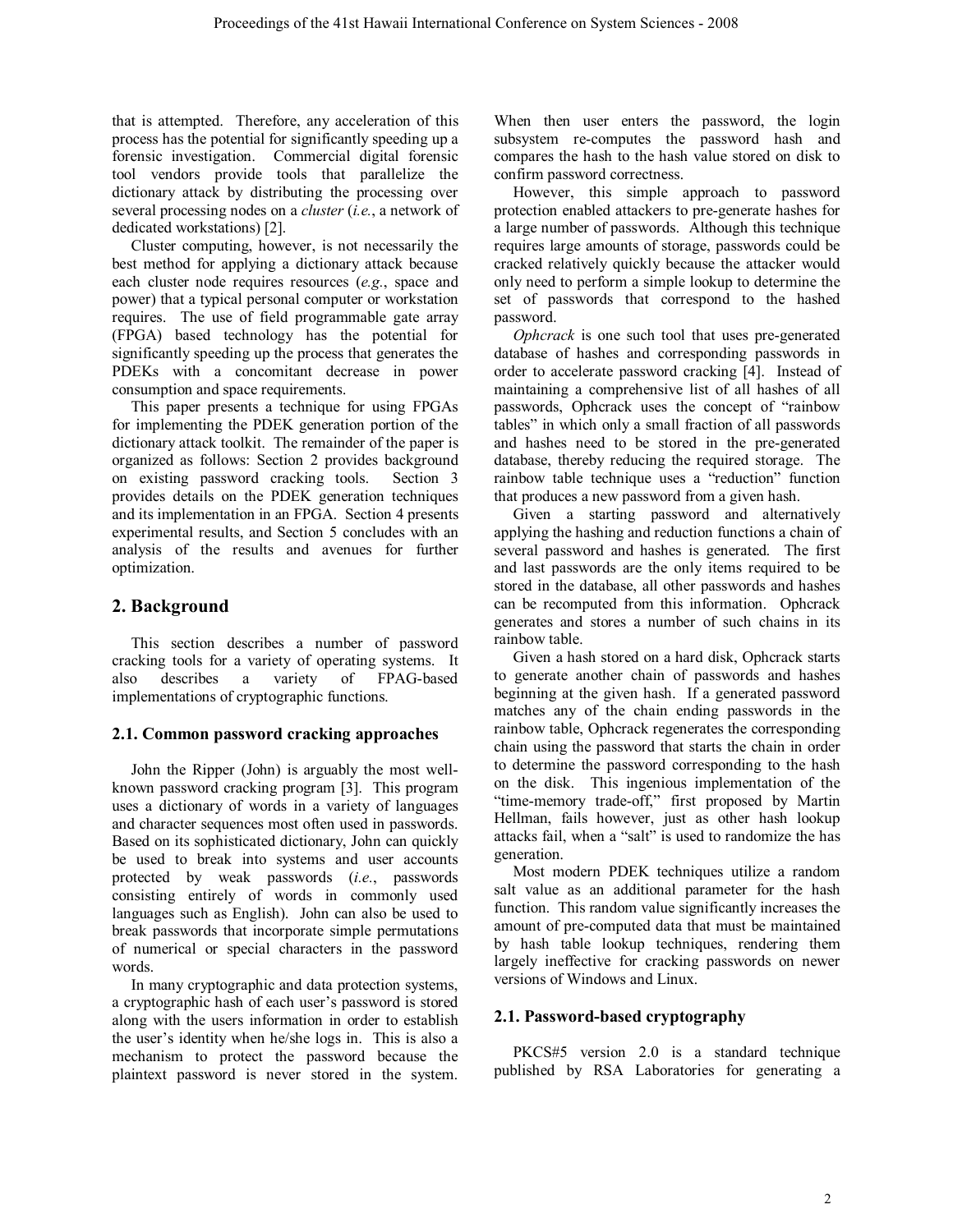password derived encryption key (PDEK) from a user password, a salt value, and a specified number of iterations [5]. The iteration value (typically larger than 1,000) is used to increase the number of computations required to generate the PDEK. For a legitimate user, a one time computation of 1,000 iterations of a hashing function does not pose a significant computational burden when generating keys or validating passwords. However, for an attacker, computing extra 1,000 hash iterations for every password guess attempt adds significant computational overhead to an exhaustive search algorithm. Also, as described previously, the use of the salt makes simple table-driven lookups for mapping hashes to passwords difficult.

For clarity, the PDEK generation algorithm specified by PKCS#5 version 2.0 for Windows XP is described below as opposed to the general PKCS#5 algorithm.

The PDEK generation algorithm is described as follows:

## *PDEK* = *PBKDF*2 (*P*, *S*, *c*),

where PDEK is the resulting 120-bit (20-byte) string that represents the output password derived encryption key; *P* is the password string; *S* is a 16-byte salt string, and  $c \ge 4000$  is the number of iterations. The number of iterations is specified by registry value MasterKeyIterationCount stored under the HKEY LOCAL MACHINE\Software\Microsoft \Cryptography\Protect\Providers\GUID typically with a value of 4,000, but this value can be

increased by the system administrator. The *PBKDF2* function essentially performs an

exclusive-or of the results from *c* invocations of the HMAC-SHA-1 algorithm as given by the following recursive expression:

 $PBKDF2(P, S, c) = U_1 \oplus U_2 \oplus ... \oplus U_c$ 

where  $U_1$ ,  $U_2$ , ..., and  $U_c$  are the results of *c* invocations of the HMAC-SHA-1 algorithm and  $\oplus$  is the exclusive-or operator. The SHA1 algorithm invocations are performed as follows:

$$
U_x = \begin{cases} \nHMAC - SHA - 1(P, S \parallel INT(1)) & \text{when } x = 1 \\ \nHMAC - SHA - 1(P, U_{x-1}) & \text{when } 1 < x \le c \n\end{cases}
$$

where HMAC-*SHA-*1(*k*,*m*) is an invocation of the HMAC-SHA-1 algorithm such that  $k$  is the encryption key and *m* is the text to be encrypted.  $S||INT(1)$ represents the salt concatenated with the 4-byte binary representation of the value  $1$  (one) – most significant byte first. Note that the computation of  $U_x$  depends on the value of  $U_{x-1}$ . This makes it impossible to compute the 4,000 invocations of the HMAC-SHA1 algorithm in parallel.

## **2.2. The HMAC-SHA-1 algorithm**

HMAC-SHA-1 is an algorithm used for verifying the authenticity and integrity of messages using the SHA-1 algorithm as the cryptographic hashing function [6]. The HMAC-SHA-1 function is defined as follows:

 $h(k,m) = shal((k \oplus opad) \parallel shal((k \oplus ipad) \parallel m))$ where *opad* is a sequence of 64 identical bytes each containing the binary value 01011100 (or 5C in hexadecimal notation); *ipad* is a sequence of 64 identical bytes each containing the binary value 00110110 (or 36 in hexadecimal notation);  $\oplus$  denotes the exclusive-or operator and || denotes the concatenation operator. If the key,  $k$ , is larger than 512 bits, then the key is hashed using the SHA-1 algorithm and the hashed key is used as the key for the HMAC-SHA-1 algorithm. However, in this application, the key is the user's password and is assumed to be less than 64 byes. Therefore, this step is not implemented in this research project.

## **2.3. The SHA-1 algorithm**

The SHA-1 algorithm is designed to produce a *message digest* (*i.e.*, a non-reversible hash) for messages of size *l* where  $1 \le l \le 2^{64}$  [7]. The SHA1 algorithm divides the message into a sequence of 512 bit non-overlapping blocks labeled *M*(1), *M*(2), …,  $M(n)$  and applies a series of 80 operations to each block. The hash resulting from the operations after all *n* message blocks have been processed is the message digest value.

The SHA-1 algorithm consists of the following data elements:

• 80 constants labeled  $K_0$ ,  $K_1$ , ...,  $K_{79}$  with the following values:

> [CA62C1D6<sub>16</sub> where 60 ≤ *t* ≤ 79  $\downarrow$  $\vert$ ₹  $\int$  $\leq t \leq$  $\leq t \leq$  $\leq t \leq$  $=\begin{cases} 8 \text{ EDE} & \text{where } 20 \leq t \leq 59 \\ 8 \text{ F1BBCDC}_{16} & \text{where } 40 \leq t \leq 59 \end{cases}$ 6ED9EBA1<sub>16</sub> where  $20 \le t \le 39$ 5A827999<sub>16</sub> where  $0 \le t \le 19$ 16 16 16 *t t t Kt* .

- Five 32-bit variables labeled  $A$ ,  $B$ ,  $C$ ,  $D$ , and  $E$ .
- Five 32-bit variables labeled  $H_0$ ,  $H_1$ ,  $H_2$ ,  $H_3$ , and  $H_4$ .
- 80 32-bit variables labeled  $W_0, W_1, ..., W_{79}$ .
- Initialize *H*<sub>0</sub>:=67452301<sub>16</sub>, *H*<sub>1</sub>:=EFCDAB89<sub>16</sub>, *H*<sub>2</sub>:=98BADCFE<sub>16</sub>, *H*<sub>3</sub>:=10325476<sub>16</sub>, and  $H_4$ :=C3D2E1F0<sub>16</sub>.

Before the algorithm begins, the input message is padded in order to produce a total message length that is a multiple of 512 bits. The padding essentially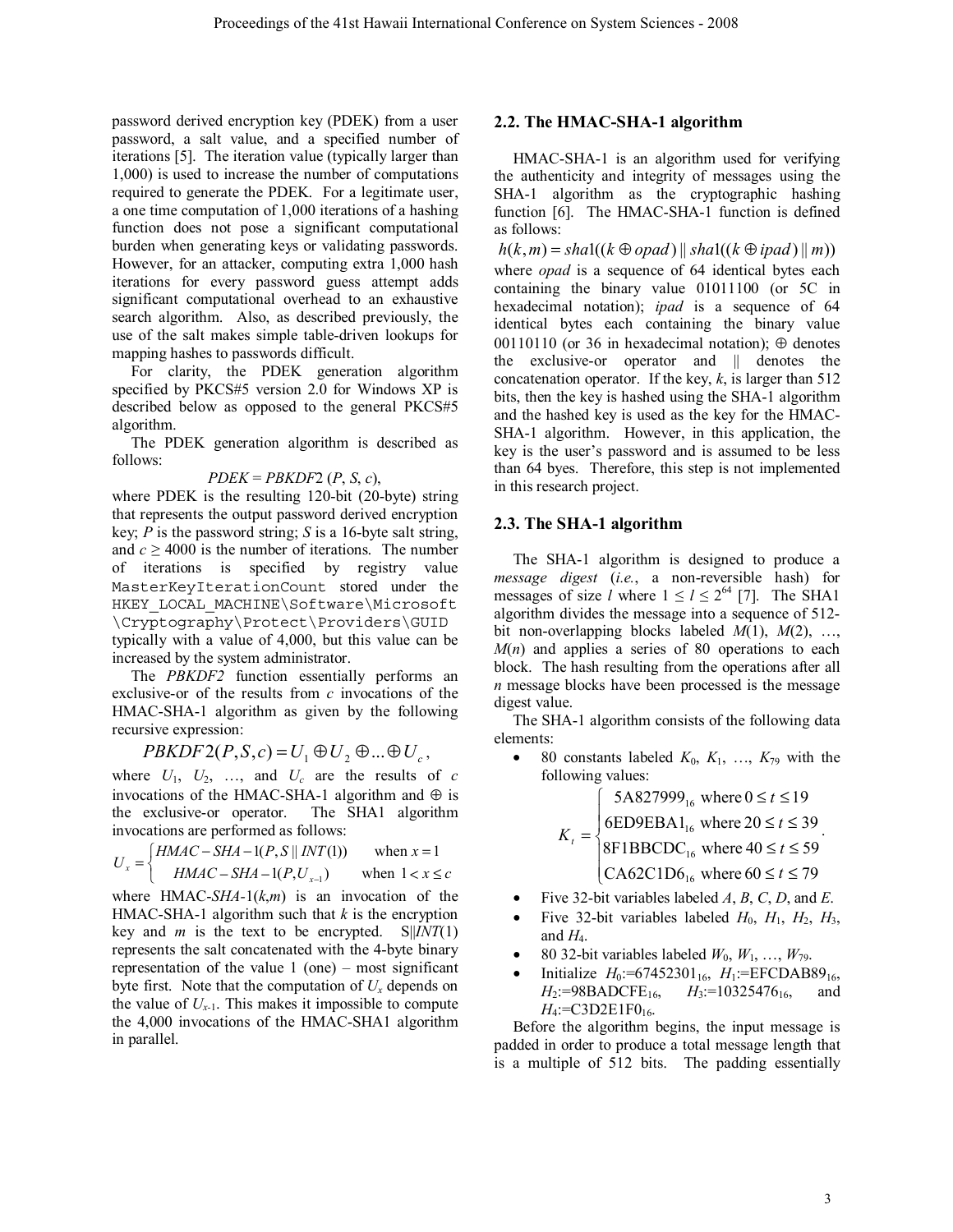concatenates the following bit sequence to the original message:

1 **<**sequence of *q* 0 bits**> <**64 bit representation of *l***>** where *l* is the original message size in bits and *q* is given by 447–(*l mod* 512). The algorithm proceeds by processing each 512-bit block *M*(*i*) of the padded input message in sequence as follows:

- Divide  $M(i)$  into 16 32-bit words  $W_0$ ,  $W_1$ , ...,  $W_{15}$ , such that  $W_0$  is the left-most word.
- For  $16 \le t \le 64$ , compute  $W_t = rotl_1(W_{t-3}\oplus W_t)$  $W_{t-8} \oplus W_{t-14} \oplus W_{t-16}$  where *rotl*<sub>1</sub>(*X*) is a oneposition 32-bit left rotate operation.
- Set *A*:=*H*0, *B*:=*H*1, *C*:=*H*2, *D*:=*H*3, and *E*:=*H*4.
- For  $0 \le t < 64$ , compute *E*:=*D*; *D*:=*C*; *C*:=*rotl*30(*B*); *B*:=*A*; and  $A := rotl_5(A) + \xi(B,C,D) + E + W_t + K_t$  where  $\xi_t$ represents a non-linear function described in more detail below and *rotl*<sub>30</sub> and *rotl*<sub>5</sub> left-rotate 32-bit input variables by 30 and 5 positions, respectively.
- Compute  $H_0:=H_0+A$ ,  $H_1:=H_1+B$ ,  $H_2:=H_2+C$ , *H*3:=*H*3+*D*, *H*4:=*H*4+*E*.

The non-linear function ξ*t* is defined as follows:

$$
\xi_t(X, Y, Z) = \begin{cases}\n(X \wedge Y) \vee (\overline{X} \wedge Z) & \text{where } 0 \le t \le 19 \\
X \oplus Y \oplus Z & \text{where } 0 \le t \le 19 \\
(X \wedge Y) \vee (X \wedge Z) \vee (Y \wedge Z) \text{ where } 0 \le t \le 19 \\
X \oplus Y \oplus Z & \text{where } 0 \le t \le 19\n\end{cases}
$$

After all *M*(*i*) have been processed, the 160-bit (20 byte) sequence formed by  $H_0||H_1||H_2||H_3||H_4$  is the value of the message digest.

A number of FPGA-based implementations of the SHA-1 algorithm have been reported in the literature [8 -10]. The different implementations trade-off the amount of FPGA resources consumed versus the performance of the implementation. Implementations focusing on minimizing FPGA resource consumption implement the SHA-1 using a looping architecture. Implementations focusing on performance typically perform loop unrolling in order to create a design with four pipelined stages such that each pipeline stage operates on a different *M*(*i*) in parallel.

Of these, the implementation by Kakaroutas *et al.* is the fastest in terms of clock frequency [8]. Their implementation balances the operations performed in each stage in order to reduce the length of the critical path, resulting in a high-performance implementation.

## **3. FPGA-based PDEK generation**

The implementation of the PDEK generation algorithm developed for this project is based on the SHA-1 implementation by Kakaroutas *et al.* The central part of the FPGA implementation is the

repeated invocation of the HMAC-SHA-1 algorithm. HMAC-SHA-1 essentially performs exclusive-or operations, concatenations, and invokes the SHA-1 algorithm twice for each invocation of the HMAC-SHA-1 algorithm. Therefore, optimization of the SHA-1 implementation is the primary factor in improving the throughput of PDEK generation.

Because the implementation of HMAC-SHA-1 and SHA-1 is specifically targeted towards PDEK generation, as opposed to general message authentication and hashing, their design is modified in order to account for short key and message sizes (at most two 512-bit blocks) and to provide a limited level of parallelism in the face of the restrictions imposed by the PKCS#5 algorithm.

The following pseudo code describes the PDEK generation algorithm in terms of SHA-1 invocations, concatenations, and exclusive-or operations:

```
1: PDEK(P,S,c)2: U:=SHA1 ((P⊕opad) |
             SHA1((P@ipad)\|\mathbf{S}\|Int(1)))3: K:=U4: for (i=1; i < c; i++)5: U:=SHA1 ((P\oplusopad) |
              SHA1 ((P@ipad)|U))
6: K:=K\oplus U;7: } 
8: return K; 
9 }
```
#### **3.1. Padding operations**

In this implementation, passwords are assumed to be no longer than 32 bytes (this restriction will be relaxed in a future implementation). Each password in the dictionary of passwords is represented as a 32 byte string. Passwords that are less than 32 bytes are padded on the right with as many NULL (0-value) bytes as required to create 32-byte strings. Because these passwords are combined with the 64-byte long *opad* and *ipad* strings using the exclusive-or operation in the HPAC-SHA-1 function, this representation is convenient and requires no additional processing overhead. Furthermore, while this password organization scheme is wasteful in terms of storage space required for the dictionary, it does not impose an undue burden because disk capacities are becoming increasingly large. More efficient representation techniques will need to be investigated when the project is expanded to access remote password dictionaries via network connections.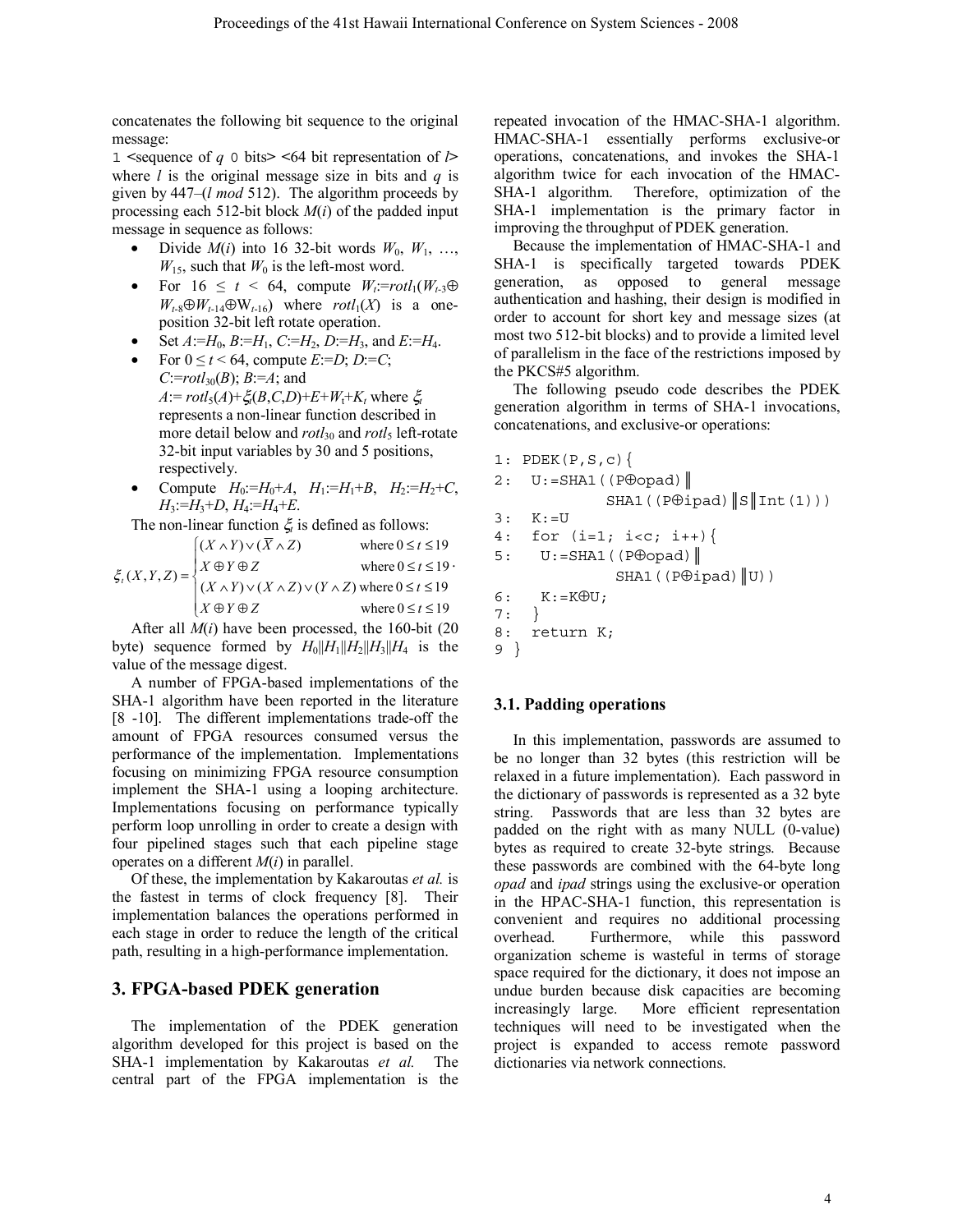In line 2 of the pseudo code above, the SHA-1 algorithm is called twice. In the first invocation, the message consists of (P⊕ipad)  $||S||$  Int(1). Recall that (P⊕ipad) is a 64-byte string, S is a 16-byte string, and  $Int(1)$  is a 4-byte string. This means that the message length for this invocation of SHA-1 is an 84-byte string.

For the second invocation of the SHA-1 algorithm in line 2, the message is (P⊕opad)||SHA1 where SHA1 is the result from the previous SHA-1 invocation. Again, recall that (P⊕opad) is a 64-byte string and SHA1 is a 20-byte string. This means that the message length for the second SHA-1 invocation is also an 84 byte string

Similarly, in line 5, for the first invocation of SHA-1, the message is (P⊕ipad)  $\parallel$  U where (P⊕ipad) is a 64byte string and U is the 20-byte result from the previous invocation of SHA-1. This also results in an 84-byte message string. Lastly, for the second SHA-1 call in line 5, the message is (P⊕opad)||SHA1 where SHA1 is the result from the previous SHA-1 invocation. This also results in an 84-byte message string. Therefore, it is clear that the SHA-1 algorithm implementation for the PDEK generation procedure can be specialized to deal with 672-bit input messages.

For a SHA-1 implementation, a fixed message size of 672 bits means that there will be at exactly two 512 bit message blocks (i.e., *M*(1) and *M*(2)) and that *M*(2) will need to be padded using the procedure described in section 2.3. However, because *M*(2) always consists of 160 bits initially, the padding can be accomplished by adding a fixed 352 bit long bit pattern (*i.e.*, no padding-related computation needs to be performed at runtime).

#### **3.2. Pipelined SHA-1 implementation**

A SHA-1 implementation essentially needs to perform 80 operations per message block in order to produce the message digest from a single message. The general-purpose implementation designed by Kakaroutas *et al.* organizes the 80 operations into four pipelined stages where each stage performs 20 operations. This architectural organization naturally follows from the specification of the SHA-1 algorithm in which four different non-linear functions,  $\xi$  are utilized. This architecture also enables up to 4 different message blocks to be processed in parallel in the pipeline stages.

However, in the PDEK application, there are only two message blocks in each invocation of SHA-1. This means that for this application, only two pipeline stages are required (it also means that speedup due to

pipeline parallelism is half of what is achieved by Kakaroutas' implementation).

In the PDEK implementation, each pipeline stage has a latency of 40 clock cycles. When the message block *M*(1) enters the second pipeline stage, message block *M*(2) enters the first pipeline stage. This means that processing  $M(1)$  and  $M(2)$  through the two pipeline stages requires a total of 120 clock cycles. Stated another way, during clock cycles 1 through 40, *M*(1) is processed by the first pipeline stage while the second stage is idle. During clock cycles 41 through 80, *M*(1) is processed by the second pipeline stage and *M*(2) is processed by the first pipeline stage. At the end of the 80<sup>th</sup> clock cycle, *M*(1) processing completes. During clock cycles 81 through 120, *M*(2) is processed by the second pipeline stage while the first stage is idle. *M*(2) processing is completed at the end of the  $120<sup>th</sup>$  clock cycle, resulting in the message digest.





Figure 1, adapted from [8], describes the implementation of the SHA-1 module. The *control* unit consists of a finite state machine with 122 states that controls the operation of the SHA-1 module. The *padding* unit generates the required padding when  $M(2)$  is input. The *constant storage* unit stores  $K_t$ values. The *variable storage* unit is used for maintaining *W*0, *W*1, …, *W*79, A, B, C, D, E, *H*0, *H*1, …, *H*4, and all intermediate results. The *message digest* unit outputs the final 160-bit message digest.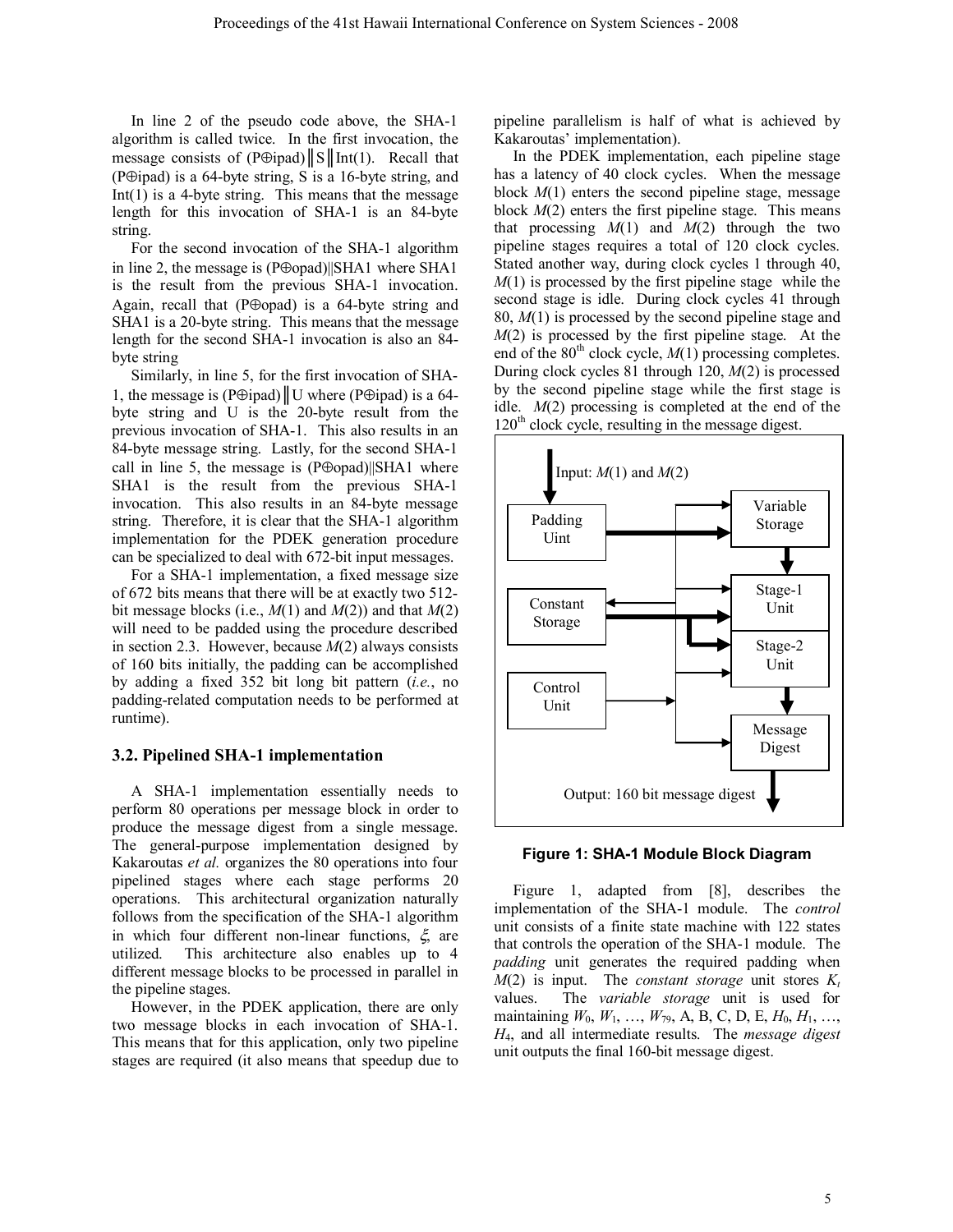#### **3.3. Application architecture**

Figure 2 depicts the implementation of the PDEK application. The FPGA is connected externally to an ATA disk drive. The disk drive is used for storing the dictionary of passwords. The FPGA implementation expects the dictionary to be loaded into contiguous sectors on the disk a priori. An ATA controller is implemented on the disk and is used to interface with the disk. The controller streams passwords to a FIFO demultiplexer unit. The FIFO demultiplexer takes the password stream from the ATA controller and distributes the passwords to the input FIFOs of the four PDEK generation units.



#### **Figure 2: Application Block Diagram**

Each PDEK unit removes a password from its input FIFO and generates the output PDEK. The generated PDEK is placed by the PDEK unit into the output FIFO multiplexer unit. For this implementation, the FIFO multiplexer simply discards the generated data. In an actual dictionary attack application, the generated PDEKs will be given to a software routine for attempting a decryption operation using the PDEK.

The PowerPC core controls the overall operation of the implementation. The software executing on the PowerPC issues instructions to the ATA controller for reading passwords from the disk and monitors the status if the FIFO input demultiplexer, the PDEK units, and the output FIFO multiplexer unit. The PowerPC software also measures performance statistics.

## **3.4. Latency analysis**

Each pair of SHA-1 invocations (see lines 2 and 6 of the pseudo code in section 3) requires an additional overhead of three clock cycles for performing the required exclusive-or and concatenation operations. Furthermore, each of the *c* invocations of the HMAC-SHA-1 algorithm also requires an additional clock cycle for iteration control. Therefore, the total number of clock cycles required by *c* invocations of the HMAC-SHA-1 algorithm for a single PDEK is given by the following expression:

 $\lambda = 1 + c(1 + 3 + 2 \times 122)$ .

When  $c$  is 4,000,  $\lambda$  becomes 992,001 clock cycles (*i.e.*, it takes 992,001 clock cycles to generate a PDEK for a single password). Note that because acquiring passwords from the disk and placing passwords into the implementation FIFOs occurs simultaneously with the PDEK generation, those costs are not included in this analysis (*i.e.*, delays caused by these I/O operations is assumed to be insignificant because it is absorbed into the PDEK generation operations).

#### **4. Experimental results**

The design described in section 3 and Figure 2, in particular has been implemented in Verilog and synthesized using Xilinx's Embedded Development Kit (EDK) software. The target FPGA selected for synthesis is the Virtex 4 FX-100 with speed grade -11. The synthesized design can operate at a frequency of 162MHz. However, the initial design implementation was given a clock signal with a frequency of 150MHz (half the frequency of the embedded PowerPC processor core on the FPGA) in order to enable easy clock signal generation. A small fraction of the FPGA was used for this implementation – indicating that additional PDEK units could be incorporated into the design. This (and other) optimizations will be performed in the coming weeks.

A database of 10,000 English words at least 6 characters long is used for testing the throughput of the FPGA-based PDEK implementation. The 320,000 byte long word list is stored in 625 consecutive sectors on an IDE disk drive (each disk sector holds 512 bytes). The software executing on the FPGA PowerPC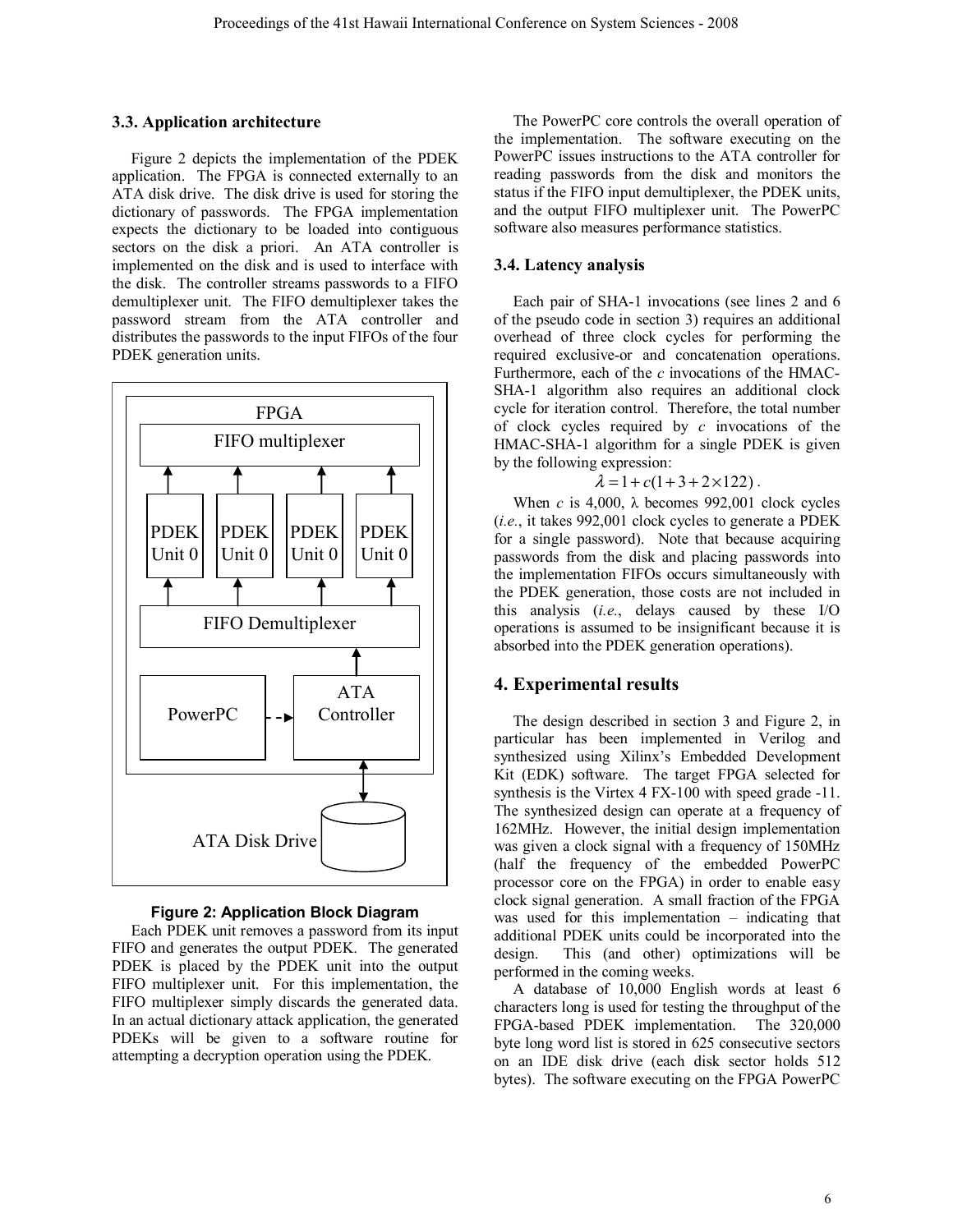core reads the data in the sectors into the FPGA and streams the 32-byte words into the input FIFOs of the PDEK modules. Because the disk controller operates at a peak transfer rate of 100 megabytes per second and the data is stored sequentially on the disk, the input FIFOs are always full of data until there are no more passwords to be processed (*i.e.*, disk and FIFO I/O is guaranteed not to introduce any delay except for the initial delay when the first disk sector is read in). Any initial I/O delay is amortized into the throughput computation for the 10,000 passwords.

The initial implementation consisting of four PDEK generation units operating in parallel takes a total of 19.589 seconds to generate PDEKs for the 10,000 passwords. Because the four PDEKs operate in parallel asynchronously from each other, it can be assumed that each PDEK unit processed approximately 2,500 passwords in the 19.589 seconds. Therefore, each unit takes 19.589s/2,500 or 0.0078356 seconds to produce a PDEK. Given a clock frequency of 150MHz, it takes  $0.0078356 \times 150E^6$  or approximately 1,175,340 clock cycles to produce a PDEK result. This indicates that the implementation is taking nearly 16% more cycles than indicated by the theoretical analysis in section 3. However, some of the additional overhead can be attributed to the initial disk I/O latency. These performance figures also indicate that the initial implementation has introduced unintended additional pipeline delays that will need to be removed during a subsequent optimization effort.

# **5. Conclusions**

In order to perform forensic analysis on data that has been encrypted using advanced password based encryption key techniques, forensic investigators will be required to perform dictionary based attacks in order to crack the passwords that have been used to encrypt the data. However, most modern PDEK techniques impose a significant computational burden on attackers by requiring a large number of calls to cryptographic encryption functions such as SHA-1. Software-based hash generation techniques are relatively slow and parallel implementations are traditionally employed in order to improve throughput.

This paper describes a hardware implementation using an FPGA platform for significantly improving the performance of the dictionary attack as compared to software implementations. The performance of the an example sequential (*i.e.*, non-parallel) software implementation written for comparative analysis is several order of magnitude slower than the FPGAbased implementation. Because of this, it is apparent that considerable optimization and parallelization effort will be required to make the software version competitive with the FPGA-version. Therefore, the software version has currently been set aside until the FPGA version is fully optimized.

The initial FPGA-based implementation is able to achieve a throughput of over 510 passwords per second using four PDEK generation units operating in parallel. Several optimizations to this initial implementation will be investigated in the near term. One optimization is to increase the parallelism by incorporating more parallel PDEK generation units. Another near-term optimization is to increase the clock frequency of the implementation.

Longer term optimizations requiring more effort will include the exploration the possibility of utilizing a cluster of FPGA platforms in parallel in order to further speedup the dictionary attack. Because the application is "embarrassingly" parallel, utilizing additional hardware should result in near-linear speedup. The FPGA platforms utilized in this project all have multiple gigabit-per-second capable network interfaces that can be employed to construct a highspeed distributed dictionary attack infrastructure. Another long-term optimization is to look for, and to eliminate, sources of latency that were inadvertently inserted into the implementation of the PDEK units.

# **6. References**

- 1. NAI Labs, Network Associates, Inc., "Windows Data Protection," *Microsoft Developer Network*, October 2001, http://msdn2.microsoft.com/enus/library/ms995355.aspx (accessed June 2007).
- 2. AccessData, "White Paper: Password Recovery with PRTK/DNA," March 2006, http://www.accessdata.com/media/en\_US/print/papers/ wp.PRTK-DNA\_Password\_Recovery.en\_us.pdf (accessed June 2007).
- 3. F. Biancuzzi, "John the Ripper 1.7, by Solar Designer," *Security Focus*, February 22, 2006, http://www.securityfocus.com/columnists/388 (accessed June 2007).
- 4. P. Oechslin, "Making a Faster Crytanalytical Time-Memory Trade-Off," in *proceedings of the 23rd Annual International Cryptology Conference*, Santa Barbara, California, USA, August 17-21, 2003.
- 5. RSA Laboratories, "PKCS #5 v2.0: Password-Based Cryptography Standard," March 25, 1999, ftp://ftp.rsasecurity.com/pub/pkcs/pkcs-5v2/pkcs5v2-0.pdf (accessed June 2007).